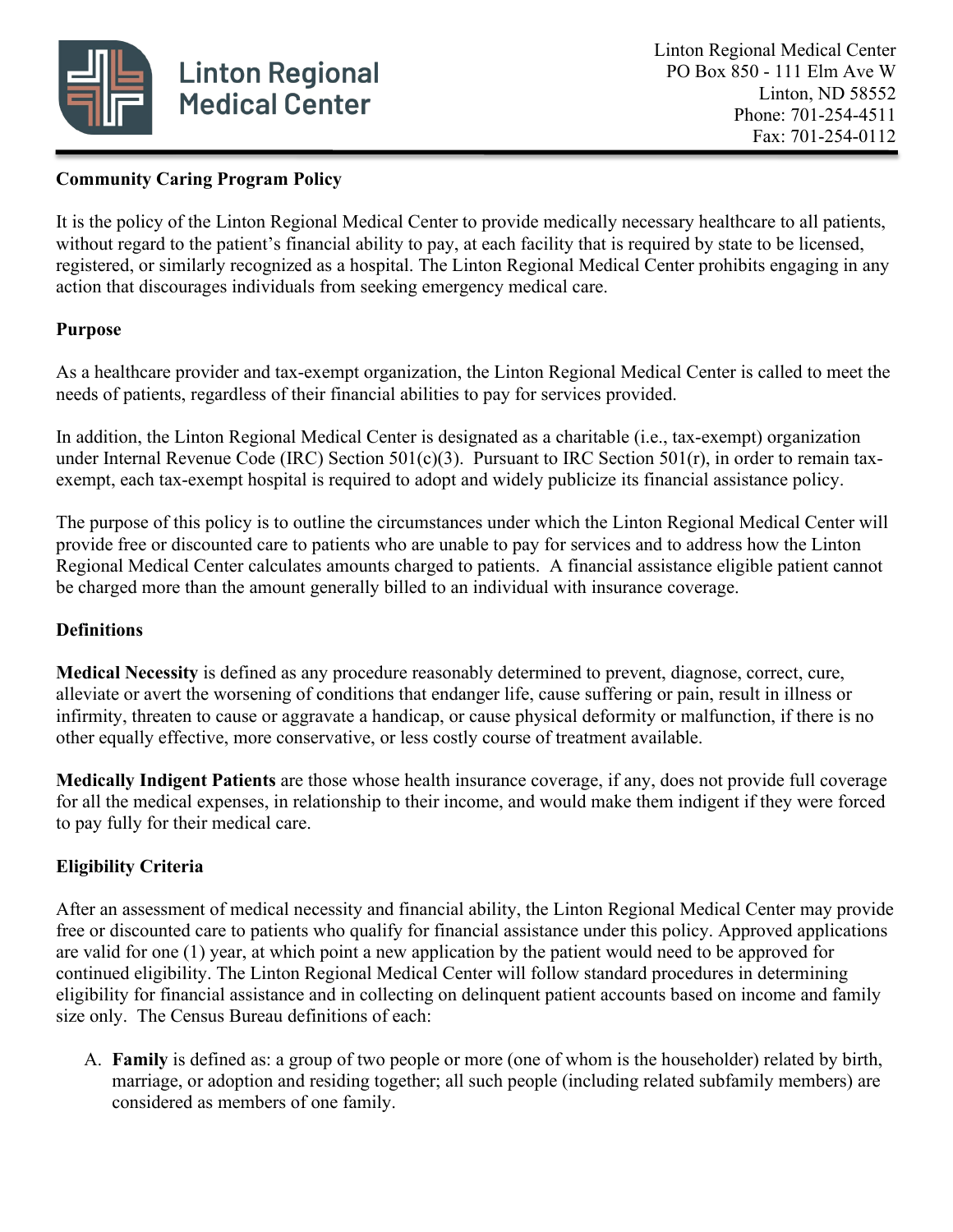

B. **Income** includes earnings, unemployment compensation, workers' compensation, social security, supplemental security income, public assistance, veterans' payments, survivor benefits, pension or retirement income, interest, dividends, rents, royalties, income from estates, trusts, educational assistance, alimony, child support, assistance from outside the household, and other miscellaneous sources. Noncash benefits (such as food stamps and housing subsidies) **do not** count.

### **Provider List**

All the Linton Regional Medical Center's Physicians and Providers provide emergency or other medically necessary care in our facility and are covered by our Community Caring Program.

#### **Medical Necessity**

## A. **Emergency Medical Treatment and Active Labor Act (EMTALA)**

Any patient seeking urgent or emergent care [within the meaning of section 1867 of the Social Security Act (42 U.S.C. 13955dd)] at Linton Regional Medical Center shall be treated without discrimination and without regard to a patient's ability to pay for care. The Linton Regional Medical Center shall operate in accordance with all federal and state requirements for the provision of urgent or emergent health care services, including screening, treatment, and transfer requirements under the federal EMTALA. The Linton Regional Medical Center should consult and be guided by their emergency services policy, EMTALA regulations and applicable Medicare/Medicaid Conditions of Participation in determining what constitutes an urgent or emergent condition and the processes to be followed with respect to each.

#### B. **Other Medically Necessary Services**

In addition to services provided pursuant to EMTALA, the Linton Regional Medical Center will extend free or discounted care to eligible individuals for all other medically necessary services.

#### **Financial Ability**

#### A. **Discounts**

Financial assistance for medically necessary services is available on a sliding scale of up to 100% of charges, and up to a full waiver of co-payments after third-party insurance proceeds based on indigence. Discounts apply through 200% of the Federal Poverty Guideline.

#### B. **Nominal Fee**

Patients will not be required a nominal fee.

#### C. **Medical Indigence**

Patients may also be extended a discount based upon medical indigence. A determination as to a patient's medical indigence takes into consideration significant and/or catastrophic medical bills not covered by insurance, in addition to the patient's income level and liquid assets. For example, a patient suffering from a catastrophic illness may have a reasonable level of income, but a low level of liquid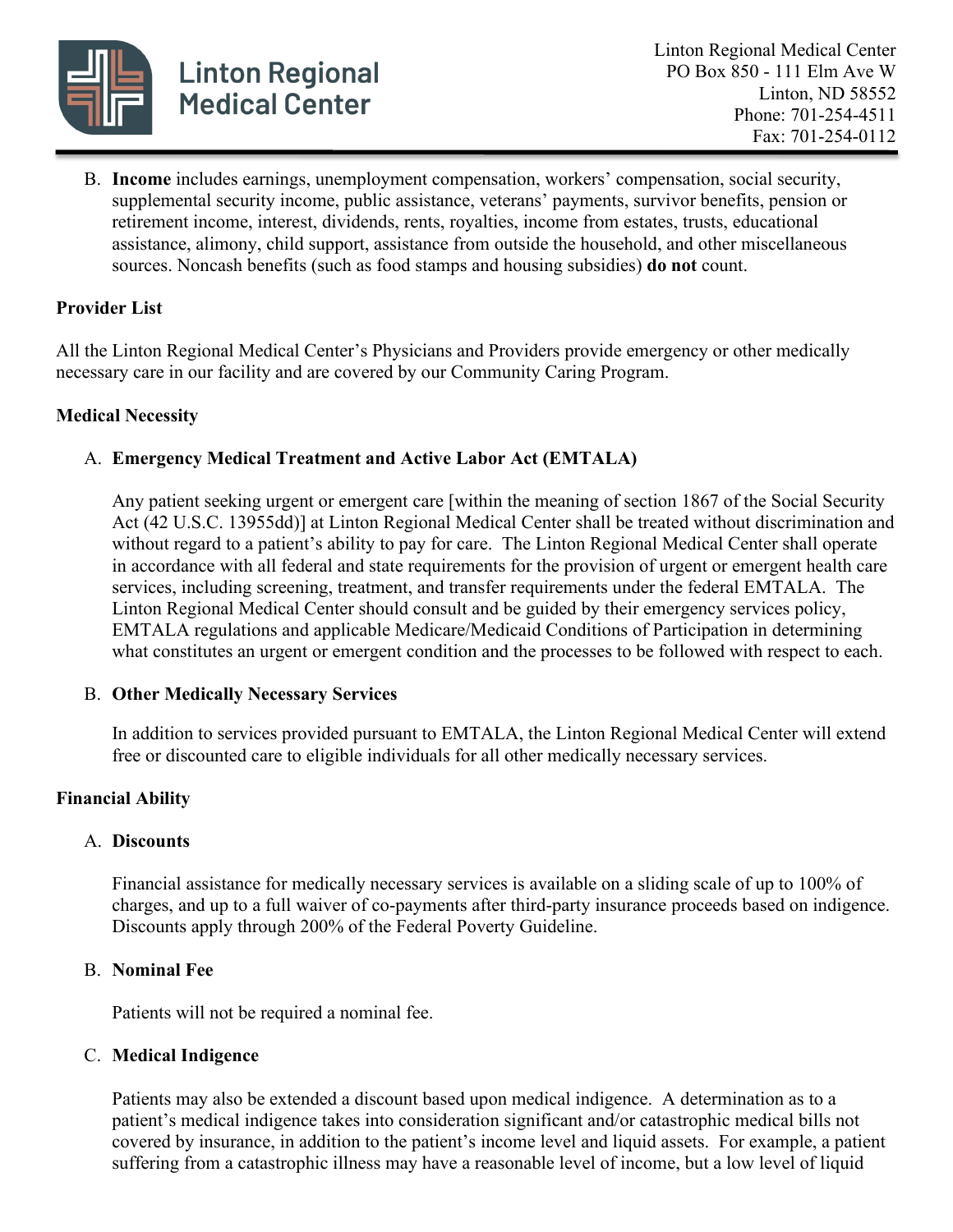

assets that the payment of the medical bills would be seriously detrimental to the patient's basic financial (and ultimately physical) well-being and survival.

Such a patient may be extended discounted or free care, based upon the facts and circumstances.

Linton Regional Medical Center's Community Caring Program Committee has discretion as to whether to extend a discount related to patient accounts that do not clearly qualify under the basic financial ability criteria (i.e., those to be considered for financial assistance on the basis of medical indigence). Extension of financial assistance based on medical indigence will be based upon the committee's review of documents in addition to those evidencing income. Those documents may include, but are not limited to:

- 1. Letter from physician confirming medical necessity of services provided.
- 2. Copies of unpaid patient/guarantor medical bills.
- 3. Information related to patient/guarantor drug costs.
- 4. Evidence of multiple instances of high-dollar patient-guarantor co-pays, deductibles, etc.
- 5. Other evidence of high-dollar amounts related to health care costs.
- 6. Information concerning available insurance coverage.
- 7. Information concerning available liquid assets.

## **Hospital Facility Methodology**

An established financial assistance assessment methodology, applied consistently, shall be adopted by Linton Regional Medical Center. The methodology shall consider patient's household income and family size.

- A. Each facility shall utilize the Linton Regional Medical Center Community Caring Application form, adapting it by adding any additional requirements necessary to accommodate local programs and circumstances.
	- 1. See the Linton Regional Medical Center Community Caring Application Form.
	- 2. To allow the Linton Regional Medical Center to properly evaluate financial assistance eligibility, documents provided by patients to the Hospital shall be written in or translated into English.

#### **Applying for Financial Assistance**

- A. Upon registration, and after all EMTALA requirements are met, hospital patients without Medicare/Medicaid, other local health care financial assistance, or adequate health insurance shall receive either a packet of information that addresses the financial assistance policy and procedures or immediate financial counseling assistance from staff, including the presentation of the application for financial assistance (if requested).
- B. In general, patients requesting financial assistance will be required to complete the Linton Regional Medical Center Community Caring Application Form to establish eligibility. In certain situations, the financial assistance application process may be instituted by the facility. See the Linton Regional Medical Center Community Caring Application for specific documentation and verification requirements and procedures.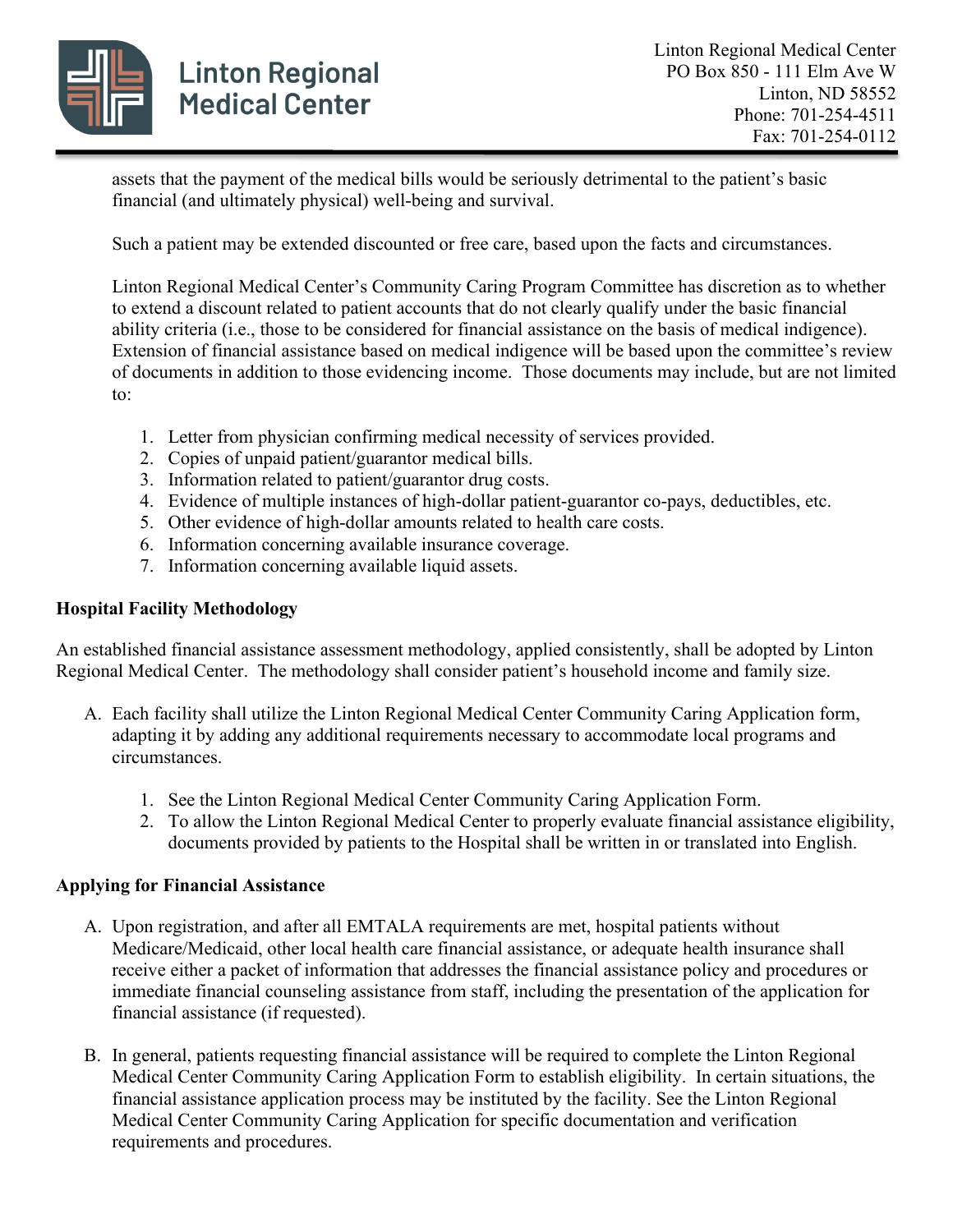

- C. All available financial income shall be evaluated before determining financial assistance eligibility. The Linton Regional Medical Center shall consider financial income not only of the patient, but also of other persons having legal responsibility to provide for the patient (e.g., the parent of a minor child or patient's spouse).
- D. Eligibility for discounts is based on income and family size and no other factor(s) (e.g., assets, insurance status, participation in the Health Insurance Marketplace, citizenship, population type).

#### **Approved Financial Assistance**

The Linton Regional Medical Center patients/guarantors will be notified when the hospital determines the amount of financial assistance they are eligible for. Patients/guarantors shall be advised that such eligibility does not include services provided by non-facility employees or other independent contractors (i.e., independent physicians, physician practices, anesthesiologists, radiologists, pathologists, etc. depending on the circumstances). The patient/guarantor shall be informed that periodic verification of financial status shall be required in the event of future services.

#### **Denied Financial Assistance**

Linton Regional Medical Center patients/guarantors shall be informed in writing if financial assistance is denied and a brief explanation shall be given for the determination. All denials must be credible and determined with the highest integrity; the Linton Regional Medical Center needs to be comfortable with their reasons for determining that patients are not eligible for financial assistance.

#### **Charges / Self-Pay Discount**

Charges for medical care provided to uninsured patients will be limited to not more than the amounts generally billed to those individuals who have insurance.

#### **Publicizing the Availability of Financial Assistance**

- A. The Linton Regional Medical Center will clearly post signage in English to advise patients of the availability of financial assistance. Signs shall be posted in other languages in instances where 5% or more of the local population speaks a foreign language. Every effort will be made to ensure that, for patients speaking languages other than those for which the charity guidelines are printed, the policies are clearly communicated.
- B. The Linton Regional Medical Center is required to maintain packets of information explaining that the Hospital provides care, without regard to ability to pay to individuals with limited financial resources and shall explain how patients can apply for financial assistance. In instances in which there are a significant number of patients not proficient in reading and writing, additional assistance shall be made available to complete necessary forms. The Linton Regional Medical Center will prepare informational notices in each of language that accounts for 5% or more of the population.
- C. The Linton Regional Medical Center will publish this policy to its website, along with a link to the Community Caring Program Application Form.